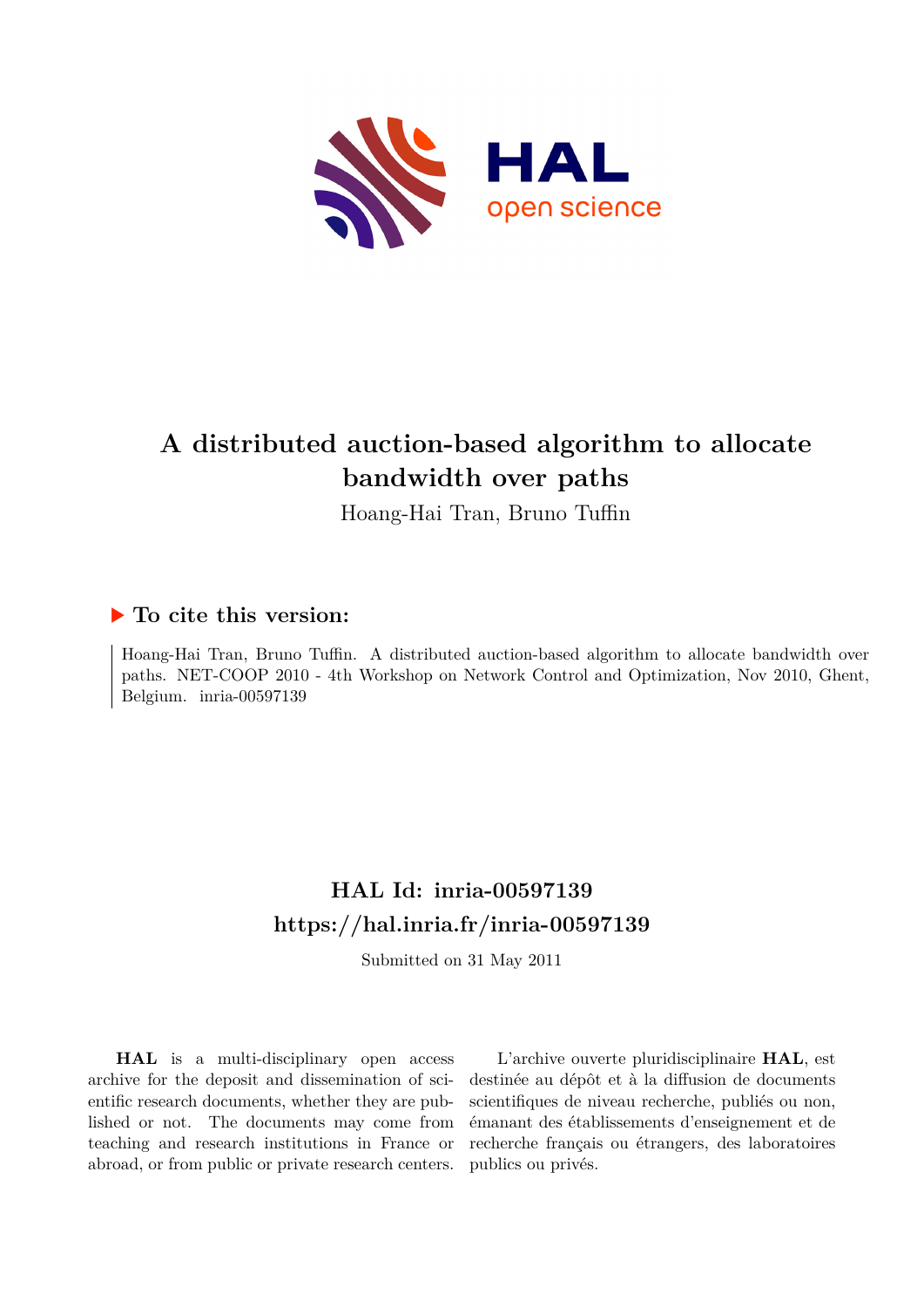# A distributed auction-based algorithm to allocate bandwidth over paths

Hoang-Hai Tran INRIA Rennes Bretagne Atlantique Rennes, France 35042 Email: tran hoang.hai@inria.fr

*Abstract*—In the literature, Vickrey-Clark-Groves (VCG) double-sided auctions have been applied to inter-domain traffic exchange because they provide incentives to be truthful and lead to an efficient use of the network, among relevant properties of mechanism design. Unfortunately, the resulting resource allocation scheme is neither budget-balanced nor solvable in a decentralized way, two important properties. We present a different but more realistic auction-based algorithm for allocating bandwidth over paths to end users or ISPs, leading to a new budget-balanced pricing scheme for which allocations and charges can be computed in a decentralized way.

#### I. INTRODUCTION

In communication networks, there are several mechanism design-based approaches to allocate network bandwidth over time [1]. Pricing-based mechanisms have especially been considered as a relevant way to provide incentives to agents involved in networking games to act "properly". Several papers have been devoted to the study of such situations [2], [3], [4], [5], [6]. We consider here inter-domain resource allocation problem where the network is made of Autonomous Systems (AS)es trying to deliver their traffic by routes going through independent ASes which have to be "rewarded". Inter-domain allocation problem was first introduced in the context of *mechanism design* in [7], [4]. The authors formulated incentive inter-domain routing as a mechanism design problem using Vickrey-Clarke-Groves (VCG) auctions. Most works on pricing and resource allocation have followed up their proposition [8], [9], [10], [6], [11], [12] since VCG is the only mechanism [13] which provides a general way of constructing a dominantstrategy, incentive-compatible, individually rational, and efficient mechanism. However, it is often neglected in those works that VCG auction mechanisms for multiple heterogenous items may not be computationally tractable and budget-balanced [14], [15]. Combinatorial double-sided auctions on the other hand have been studied by R. Jain and J. Walrand [6], [16] but in centralized control. Our pricing mechanism is inspired by those works but is different in several significant aspects.

In our paper, we formulate the inter-domain allocation problem in which the players are both buyers and sellers at the same time. Our main contribution is though to propose a new pricing rule such that all allocations and prices can be computed in a decentralized way, a key criterion for large networks often neglected in the literature. We look for an algorithm that is BGP-compatible such that each AS negotiates

Bruno Tuffin INRIA Rennes Bretagne Atlantique Rennes, France 35042 Email: bruno.tuffin@inria.fr

only with its neighbors. We then illustrate numerically the impact of this scheme on the inter-domain pricing game and compare it with the previous propositions.

This paper is organized as follows. Sections II presents a combinatorial double-sided auctions mathematical model applied to inter-domain. In Section III, we describe a forward and backward induction algorithm to find the globally optimal solution while allowing each agent to execute our algorithm asynchronously. Section IV illustrates the power of our algorithm thanks to simulations, as well as the convergence of the pricing game to an  $\epsilon$ −Nash equilibrium. The comparison of efficiency (in terms of social welfare) and incentive compatibility obtained with VCG auctions and combinatorial doublesided auctions is also provided. Finally, Section V concludes the paper with a brief discussion of future work.

#### II. INTER-DOMAIN RESOURCE ALLOCATION PROBLEM MODELING

The communication network is modeled as a graph  $G =$  $(V, L)$ . There are n nodes in V, corresponding to the n agents, and links in  $L$  are the links between ASes. We assume that there is no capacity constraint. There is a set  $R$  of routes. Each route  $r \in \mathcal{R}$  is defined as an ordered list of nodes, each node appearing only once, and such that for two successive nodes in the list there exists a link  $\ell \in L$  between those two nodes. Define also for node  $v \in V$ ,  $\mathcal{R}^{S}(v)$  the subset of routes starting at v and  $\mathcal{R}^D(v)$  the subset of routes ending at v. Each provider v places buy-bids on a set of routes  $\mathcal{R}_v$  (note that routes are here initiated from  $v$ , but this can be extended without difficulty). For each route  $r \in \mathcal{R}_v$ , the bid is made of the maximum per unit price  $\hat{c}_v^I(r)$  AS v is willing to pay and the maximum amount  $\hat{y}_r$  he is willing to get. He additionally places sell-bids  $(\hat{c}_v^T(r), \hat{x}_v^T(r))$  for routes r AS v is on, where  $\hat{c}_v^T(r)$  is the minimum unit price he wants to sell resource and  $\hat{x}_v^T(r)$  the maximum amount he agrees to sell. Define  $\mathcal{R}_v^i$  this set of route going through  $v$  but not initiated from  $v$ , that is the routes where  $v$  has to transfer traffic.

The auctioneer designer seeks to determine allocations  $y_r$ on routes  $r$  as the solution of the following linear optimization problem

$$
\max_{y} \sum_{v} \sum_{r \in \mathcal{R}_v} \hat{c}_v^I(r) y_r - \sum_{v} \sum_{r \in \mathcal{R}_v^i} \hat{c}_v^T(r) x_v^T(r) \qquad (1)
$$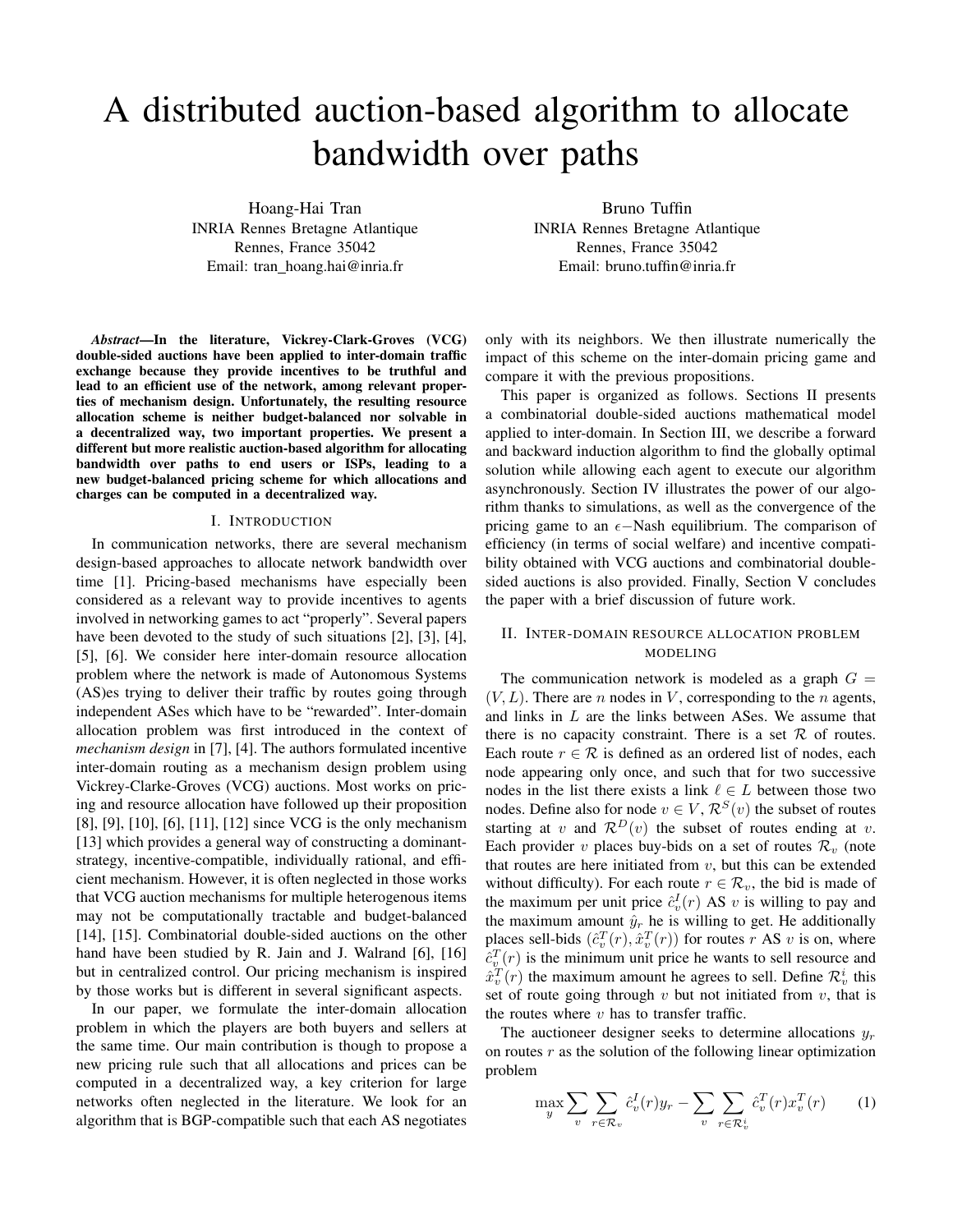such that

$$
0 \leq y_r \leq \hat{y}_r, \forall r \tag{2}
$$

$$
y_r \leq \hat{x}_v^T(r) \qquad \forall v, \forall r \in \mathcal{R}_v^i \tag{3}
$$

$$
x^T = Ay \leq \hat{x}^T, \tag{4}
$$

where

$$
A = (A_{vr})_{v,r} \text{ with } A_{vr} = 1 \text{ of } v \in r, 0 \text{ otherwise}
$$
  
\n
$$
y = (y_r)_r
$$
  
\n
$$
x^T = \left(\sum_r x_v^T(r)\right)_v.
$$

The first constraint (2) says that the allocation flow should be matched with buyer's maximum demand  $\hat{y}_r$  and only nonnegative allocations are allowed. The second constraint (3) means that at each node  $v$  the incoming traffic flow on each route  $r$  should not exceed the amount of traffic  $v$  is willing to sell. The third constraint says that total flow allocation  $x_i^T$  to seller  $v$  should equal the sum of flows on the routes through  $\upsilon$ .

Our new mechanism comes for the remark that (1) can hardly be solved in a decentralized way [15]. For this reason, we alternatively apply a modified double-sided auction. We consider routes  $r$  independently (thanks to the assumption about no capacity constraint, a relevant assumption in core networks) , and therefore a single buyer with multiple sellers corresponding to intermediate nodes on the route. We will say that an allocation  $r^*$  is efficient for a source provider if it is a solution of the optimization problem

$$
\arg\max_{r \in \mathcal{R}_i^S, y_r \ge 0} \hat{c}_i^I(r) y_r - \sum_{\forall r \in \mathcal{R}_i^S} \sum_{j \ne i} \hat{c}_j^T(r) x_j^T(r) \qquad (5)
$$

such that

$$
0 \le y_r \le \hat{y}_r \tag{6}
$$

$$
x_j^T(r) \le \hat{x}_j^T(r) \quad \forall j \in r \tag{7}
$$

$$
x_j^T(r)A_{jr} = y_r \quad \forall j, \forall r \in \mathcal{R}_i^S. \tag{8}
$$

In Equation (5),  $(\hat{c}_i^I(r), \hat{y}_r)$  denotes the buy-bid from source provider *i* on route r,  $(\hat{c}_j^T(r), \hat{x}_j^T(r))$  denotes the sell-bids from intermediate nodes along route r. The allocation  $y_r$  is chosen in a way that each buyer's bid will be matched up with his maximum demand  $\hat{y}_r$  and seller's bid will be matched within their maximum supply  $\hat{x}_j^T(r)$ . In this optimization, the allocation is determined for a route or a set of routes for a single source-destination pair. The constraints have similar meaning as in the global optimization in (1) except for the last one saying that the actual flow should be the same on each intermediate nodes along route r.

The settlement price is called *the reserved price* and is determined at each intermediate node. It is the ask-price of the matched seller which provides the corresponding route  $r^*$ to destination. Notice that if the solution of the optimization at each intermediate node is a set of routes  $(r)^*$  from multiple sellers, the reserved price at this stage is the highest ask-price

among matched sellers and the declared cost of an intermediate node will be made of its own declared cost plus the reserved price from himself to destination in the backward induction process, see Equation (10) later on. The source provider's payment is finally determined as the total reserved prices at each backward stage, which is included in the cost of the matched neighbors of the source node, being

$$
\bar{\rho}_{r^*} = \max(\hat{c}_j^T(r^*)), \forall j \in \mathcal{N}_i^D.
$$
\n(9)

Using surplus maximization in each allocation stage, the individual buyer can satisfy its demand with the lowest cost while pricing mechanism remains incentive-compatible for all sellers (recalling that they are neighbors of the buyer) but the matched seller with the highest ask-price. The theoretical and numerical analysis on the incentive-compatible property will be given in the sections III and IV. The difference between our proposed payment scheme and [16] is that our payment rule determined step-by-step at each stage of the backward induction. The source provider's payment is the cost of its matched neighbors, and it includes all reserved cost of the remaining nodes. In [16], the payment rule is determined at the end of the allocation process: the source provider pays each intermediate node the highest ask-price among matched sellers. As a result, the settlement price in [16] is always more than or equal to the settlement price at each allocation stage, leading to the higher revenues for the sellers than our proposed pricing scheme. For this reason, the social welfare<sup>1</sup> in our proposed pricing scheme is relaxed as compare to the social welfare in centralized combinatorial double-sided auction in [16]. The simulation results in the next section will show the social welfare comparison of different pricing schemes.

#### III. FORWARD AND BACKWARD INDUCTION ALGORITHMS

We now propose a distributed algorithm to find the solution of (5). The algorithm is made of sequential stages between neighbor nodes in order to exchange bidding information. The ASes send messages to each of their neighbors; the source node initiates the allocation process and then other neighbor nodes relay the message according to the following steps. The forward induction is described in Algorithm 1, where the goal is to determine a set of possible paths  $(\mathcal{R}_{src}^S)$  to destination. More precisely:

- The source node initiates the request messages including its maximum demand  $\hat{y}_r$  for the route r, and sends to its neighbor nodes. During the allocation process, each node indeed communicates only to its neighbor nodes, i.e  $\mathcal{N}_i^D$ the set of neighbor nodes of node  $i$ .
- If a neighbor node j agrees to forward  $\hat{y}_r$  and the request message has not previously been received, indicated by visited(*j*) = *false*, it also initiates a request message including its own maximum demand  $\hat{y}_r(r)$  to relay traffic on route r,  $\hat{y}_r(j)^2$  and propagates this request to its

<sup>&</sup>lt;sup>1</sup>Aggregated utilities of the sellers

 $^{2}\hat{y}_{r}(j)$  may be different from  $\hat{y}_{r}$  of the source node, depending on its own demand traffic to destination on route  $r$  and its own maximum supplies.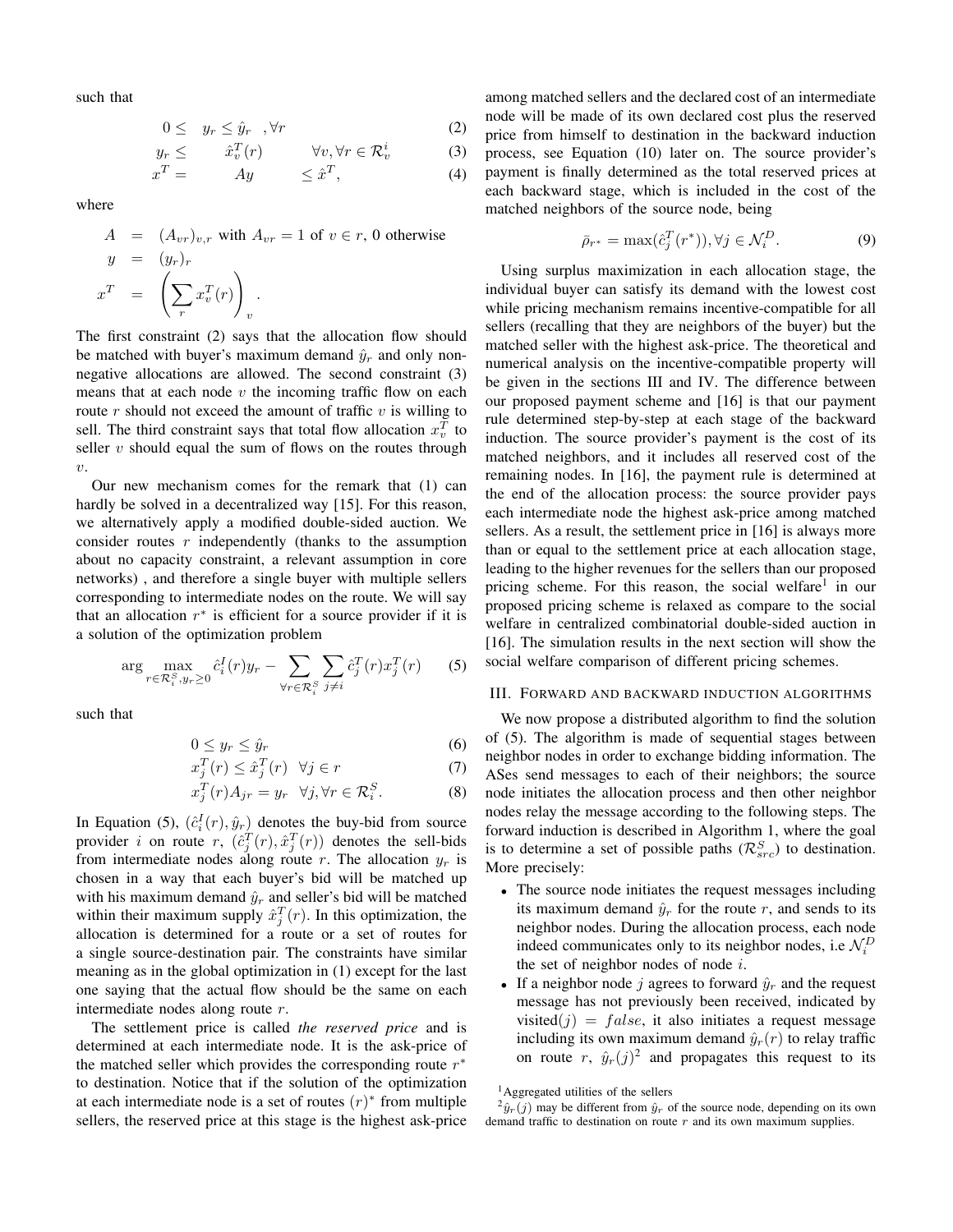neighbor nodes. Otherwise, it sends a reject message to previous hop. The procedure is repeated until all request messages reach the leaf nodes, which are nodes one-hop away from the destination.

| Algorithm 1 Building all possible paths to destination node |
|-------------------------------------------------------------|
| repeat                                                      |
| for all $j \in \mathcal{N}_i^D$ do                          |
| sending request $(r, \hat{y}_r)$                            |
| <b>if</b> visited( <i>j</i> ) = <i>false</i> <b>then</b>    |
| Add its maximum demand $\hat{y}_r(j)$ to request messages   |
| Forward request messages to its neighbors                   |
| Set visited $(j) = true$                                    |
| else                                                        |
| Send reject message to previous hop                         |
| end if                                                      |
| end for                                                     |
| <b>until</b> $j :=$ destination                             |

When this algorithm stops, we proceed backward on the route started from leaf nodes, each leaf node  $k$  declares its bid,  $(\hat{c}_k^T, \hat{x}_k^T)$ , including it in ACK packets and sends it back to previous hop. The second step of Algorithm 2 is to find a flow (or maybe a set of flows) with minimal cost from neighbor bids at each intermediate buyer j (i.e.  $\arg \min(\hat{c}_k^T \hat{x}_k^T), \forall k \in$  $\mathcal{N}_j^D$ ). Each node announces its bid up on the tree. The price an intermediate node announces is the price at which it was reserved from its neighbor including its own transit price. If rational, an intermediate node should propose a price at least its reserved price as a transit price in order to have positive payoff, i.e.,

$$
\hat{c}_k^T = \bar{c}_k^T + \bar{\rho}_k,\tag{10}
$$

where  $\bar{\rho}_k$  is its reserved price for its neighbors and  $\bar{c}_k^T(r)$  is its transit price. Backward induction process is then repeated until it reaches back the source node. Figure 1 illustrates how the message passes through intermediate nodes. In our proposed algorithm, each node plays both the seller and the buyer role at the same time.

*Proposition 1:* The backward induction process yields the minimal cost among possible routes at each intermediate node.

*Proof:* For each intermediate node j on route  $r \in \mathcal{R}_j^S$ , the chosen routes are based on local surplus maximization  $(5)$ which we recall

$$
(r)^* = \arg \max_{r \in R_i^S, y_r \ge 0} \hat{c}_j^I(r) y_r - \sum_{k \ne j} \hat{c}_k^T(r) x_k^T(r) \qquad (11)
$$

This problem is similar to minimizing the cost from preceding neighbor nodes on the built tree

$$
(r)^* = \arg\min_{k \in \mathcal{N}_j^D} \hat{c}_k^T x_k^T(r) \qquad (12)
$$
  
s.t 
$$
\sum_{k \in (r)^*} x_k^T \ge \hat{y}_r(j).
$$

Algorithm 2 Finding the corresponding routes to destination backward on each intermediate node

repeat for all  $j \in \mathcal{T}_i$  do if  $j$  is next hop to destination then Attach its bid,  $(\hat{c}_j^T, \hat{x}_j^T)$ , to ACK Send ACK back to previous hop of  $j$ else Find  $(r)^* = \arg \min(\hat{c}_k^T \hat{x}_k^T), \forall k \in \mathcal{N}_j^D$ <br>Subject to  $\sum \hat{x}_k^T \geq \hat{y}_r(j)$  $k \in \mathcal{N}_j^D$  $\hat{x}_k^T \geq \hat{y}_r(j)$ Attach its bid, $(\hat{c}_j^T, \hat{x}_j^T)$ , to *update messages* of BGP protocol Send ACK back to previous hop of  $j$ end if end for until  $j := i$ ;



Fig. 1. Forward & backward induction illustration

*Proposition 2:* For given declared costs, our algorithm provides a decentralized solution of the surplus maximization (5).

*Proof:* With  $(r)^*$  as the set of solution routes of the optimization following (5):

$$
\arg\max_{r \in \mathcal{R}_i^S, y_r \ge 0s} \hat{c}_i^I(r)y_r - \sum_{\forall r \in (r)^*} \sum_{\forall j \in r} \hat{c}_j^T(r)x_j^T(r). \tag{13}
$$

In algorithm 2, the source node chooses a route with minimal cost or a set of such routes if demand is not fully met. Moreover, in Proposition 1, we have proved that each feedback route is formed by the route with minimal cost. As a result, we have

$$
r^* = \arg\min \sum_{\forall r} \sum_{\forall j \in r} \hat{c}_j^T(r) x_j^T(r) \tag{14}
$$

is the minimal aggregated valuation cost on intermediate nodes, providing the maximal value in (5).

Remark that this maximization property is in terms of the declared costs. Though, as we will see, since players' best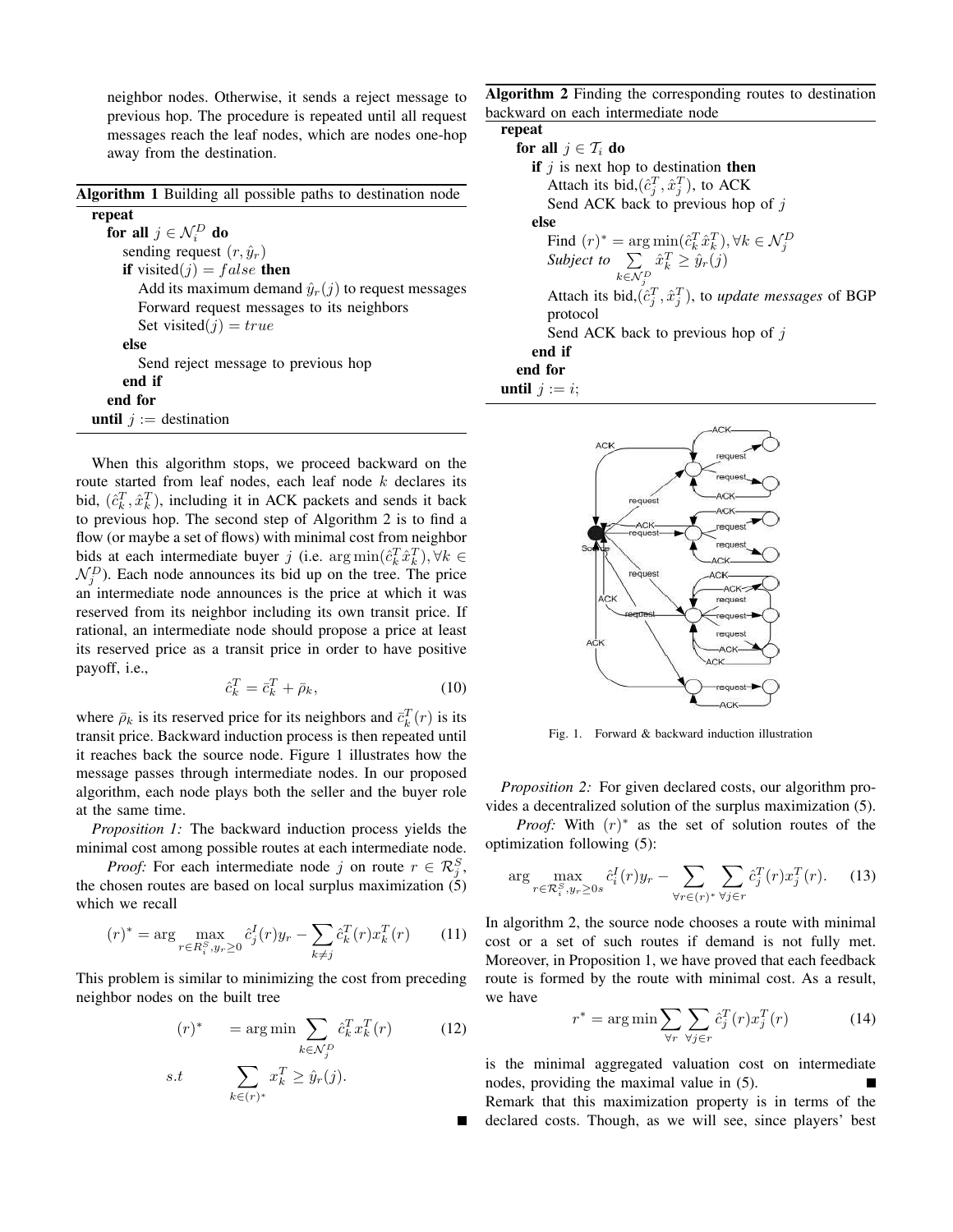interest is not to bid truthfully, efficiency property will not be satisfied at the equilibrium point of the game on declared costs.

*Proposition 3:* The allocation outcome satisfies individual rationality.

*Proof:* The reserved price at each stage of an intermediate node is the highest ask-price among its matched sellers, which is  $\bar{\rho}_i = \max(\hat{c}_j^T), \forall i \in \mathcal{F}^*, \forall j \in \mathcal{N}_i^D$ . Each intermediate node should pay the highest ask-price from its preceding neighbor and then receives a payment from its succeeding neighbors. Thus, the matched sellers never receive a payment less than their declared cost, leading to a non-negative payoff. The unmatched sellers get nothing, thus our algorithm verifies individual rationality.

*Proposition 4:* The mechanism is incentive-compatible except for the highest matched seller at each stage of backward algorithm in allocation process, assuming that each player has no information about others and is risk-averse.

*Proof:* At each stage of the allocation process, an unmatched seller has no incentive to bid lower than his reservation cost because it leads to a negative utility. If he bids higher, he cannot change its settlement price but may end up getting unmatched. Thus, the best interest for them is to bid truthfully. The matched seller has no incentive to bid higher than its reservation cost because his action may end up getting unmatched (by increasing its valuation cost in optimization) due to the lack of information about competitors, which is not approved by the risk-averseness assumption. Thus, at each stage of allocation process when a intermediate node negotiates with its neighbors, it is incentive-compatible for all sellers except for the matched seller with the highest ask-price. The mechanism remains fairly incentive compatible which means the pricing mechanism are not fully satisfied truthful bidding to all agents involved in the game, similarly to the centralized algorithm provided in [16]. The further analysis on the *incentive compatibility* property which is described as the degree of manipulation (the amount of deviation from truthful bidding) compared to VCG auctions will be given later. Е

#### IV. ALGORITHM ANALYSIS

In this section, we first illustrate numerically our resource allocation algorithm for a random, single pair of nodes. We then investigate the behavior of nodes reacting to our allocation and pricing scheme when they can change their strategies periodically.

#### *A. Numerical illustration*

We consider the simple topology with the real cost of transit traffic under each node described in Figure 2. We assume that the source node starts the forward induction process by sending out its maximum demand,  $\hat{y}_r = 5$  to its neighbor ASes 1 & 2. An intermediate node receives the request message and forwards it to its own neighbors including the maximum demand from source node. The bidding information can be sent thanks to *update messages* in the BGP protocol. When the request messages are forwarded to leaf nodes, which are ASes 3, 4, and 5, it ends the forward induction process because leaf nodes could transfer directly traffic flow to destination node. The result is a set of possible routes  $\mathcal{R}_{src}^S$  to destination node which is simply illustrated in Figure 3.



Fig. 2. A simple topology

During the backward induction process, leaf nodes submit their sell bids backward along the path as depicted in Figure 4 including the maximal prices per unit they are willing to sell and their maximal bandwidth supplies. After deciding the corresponding route to destination, each intermediate node declares its own bid backward to the source node which is described as follows:

- Node 1 receives one bid from leaf node 5,  $(\hat{x}_5^T, \hat{c}_5^T)$  = (5, 2), and the corresponding route to destination node through AS 5 has a total cost of 10, being the amount times price per unit traffic. The highest ask-price for matched sellers is 2 per unit traffic because there is only one matched seller at this stage. In order to have a positive net payoff, we assume that it submits its own bid  $(\hat{x}_1^T, \hat{c}_1^T) = (5, 3)$  which includes the price  $\bar{p}_1$  reserved for its neighbor AS-5 plus its own transit price  $\bar{c}_1^T$ , and then sends it back to the source node.
- Node 2 receives two bids from its neighbors which are  $(\hat{x}_4^T, \hat{c}_4^T) = (3, 2)$  and  $(\hat{x}_3^T, \hat{c}_3^T) = (2, 3)$ . Thus, it should allocate corresponding routes from both ASes 3 and 4 due to their limited bandwidth supplies. The matched sellers are both ASes 3 and 4 with the highest ask-price of 3 per unit traffic leading to the total route cost of 15. Similarly, it submits its bid  $(\hat{x}_2^T, \hat{c}_2^T) = (5, 4)$  and then sends it back to the source node.
- Source node receives two bids from ASes 1 and 2, which are  $(\hat{x}_1^T, \hat{c}_1^T) = (5, 4)$  and  $(\hat{x}_2^T, \hat{c}_2^T) = (5, 3)$  respectively. The shortest cost route is the one from AS 1 having total cost of 15 and the highest ask-price from this matched seller is 3 per unit traffic. As a result, the route  $r^*$  is allocated through ASes 1 and 5. The payment imposed on source node by AS 1 is 3 per unit traffic and afterwards AS 1 should pay 2 per unit traffic to AS 5. It ends our algorithm.

Remark that our mechanism is strongly budget-balanced. Also the chosen route on each intermediate node is the one providing the minimal cost from feedback information of its neighbors. If AS 1 increases its own transit cost to 5 per traffic unit, the allocated routes would change to AS 2 because we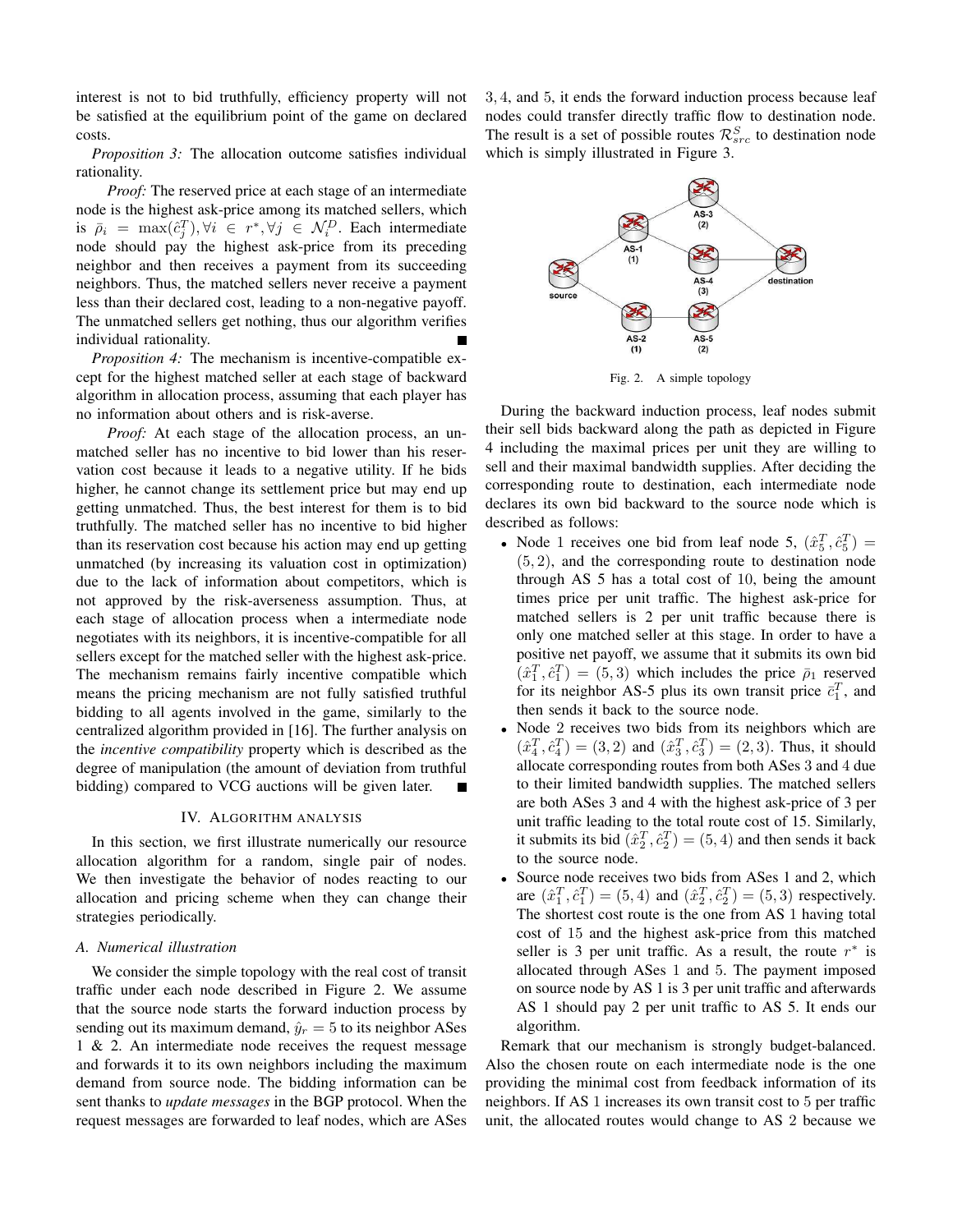

Fig. 4. Backward induction

would have  $\hat{x}_2^T \hat{c}_2^T < \hat{x}_1^T \hat{c}_1^T$ . In that case, the result allocation  $(r)^*$  would be to use multiple routes  $\{(2,3),(2,4)\}$ . The settlement price imposed on source node by node 2 would be 4 per traffic unit and on node 2 by leaf nodes 3 and 4 it would be 3 per traffic unit.

In comparison with the centralized version in [16], the allocated routes are the same than with our algorithm but the settlement price imposed on source node is the highest ask-price from matched sellers which is 2 per traffic unit for both ASes 1 and 5, i.e., a different value. In case of a single allocated route from source to destination, an intermediate node receives as a payment exactly what he has bid.

#### *B. Game on declared costs*

We wish now to investigate numerically how ASes can play with their declared costs when they can change their bids over time instead of having a one-shot game, in order to improve their revenue. We consider the same network topology than in Section IV-A where the true reservation costs of nodes are randomly taken from a uniform distribution over the integer set  $\{2, \ldots, 8\}$ , while the initial declared cost are also randomly chosen, by adding a random cost uniformly chosen in  $\{0, 1, 2\}$ to their true cost. Assuming the bid process is played round by round, the nodes restart the allocation process after each round and update their declared transit cost (always taken larger than or equal to their true cost to ensure a non-negative revenue) based on previous history. To summarize the behavior, the matched sellers increase by a small amount their current declared cost to try to increase their revenue during next round, while the unmatched sellers decrease their current declared cost, if possible, to try to get matched by the mechanism

during next round. The amount added or subtracted at each round is randomly and uniformly taken within the set  $[0, 0.5]$ .



Fig. 5. Payoff of nodes over allocation process through a single route



Fig. 6. Payoff of nodes over allocation process through multiple routes

Figures 5 and 6 display the payoffs of the different nodes during the simulation. The results illustrate a convergence to a periodic behavior. This oscillatory behavior is due to the fact that, starting from round 6 in the allocation process illustrated in Figure 5, the matched sellers get unmatched next round if they increase by a small amount their declared cost. For the unmatched sellers, their best strategies are to bid close to their true reservation cost to become selected, and whenever they try to increase their utilities, they get unmatched next round again. In order to avoid such oscillations, the network manager can impose a bid fee  $\epsilon > 0$  for changing costs after a given number of rounds, bid sufficiently high that no one has an interest in deviating from its current bid. Another option is to fix the number of rounds to a finite value unknown from the ASes, so that they cannot play strategically in terms of it. For example, if we chose a bid fee  $\epsilon$  defined as the maximal gain of nodes from previous oscillation  $\epsilon = \frac{\max(u_{osc}) - \min(u_{osc})}{u}$  $\frac{y_r}{y_r}$ since round 10 of allocation process, we have found a so-called  $\epsilon$ −Nash equilibrium which is illustrated in Figure 7, where an  $\epsilon$ -Nash equilibrium is a bid profile such that no player can improve his utility by more than  $\epsilon$ .

 $3A$  bid fee  $\epsilon$  is chosen as the maximal gain of nodes from previous oscillation, where  $u_{osc}$  is the net pay-off during oscillation.